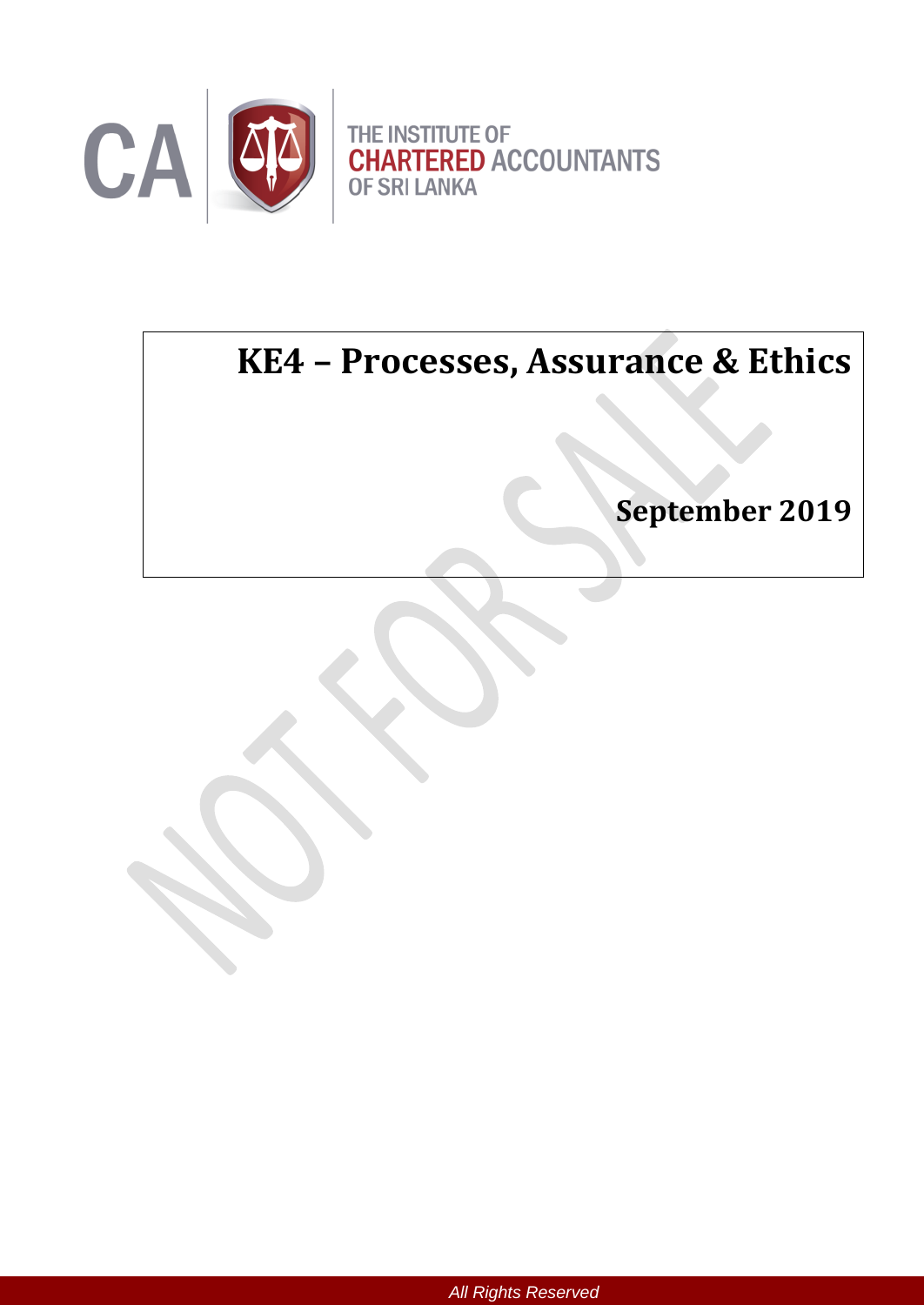# பகுதி-  $01$

# விடை 01

## 1.1

| கற்றல் வெளிப்பாடு/கள்:            |
|-----------------------------------|
| பாடகைநூல் குறிப்பு: பக்கம்: 12-13 |
| சரியான விடை: C                    |

# 1.2

| பாடகைநூல் குறிப்பு: பக்கம்: $36$ |  |
|----------------------------------|--|
|                                  |  |
| சரியான விடை : A                  |  |

# 1.3

| ் கற்றல் வெளிப்பாடு/கள்:       |  |  |
|--------------------------------|--|--|
| பாடகைநூல் குறிப்பு: பக்கம்: 64 |  |  |
| சரியான விடை : D                |  |  |

# 1.4

| கற்றல் வெளிப்பாடு/கள்:            |  |
|-----------------------------------|--|
| பாடகைநூல் குறிப்பு: பக்கம்: $100$ |  |
| சரியான விடை : B                   |  |
|                                   |  |

# 1.5

| கற்றல் வெளிப்பாடு/கள்:            |
|-----------------------------------|
| பாடகைநூல் குறிப்பு: பக்கம்: $140$ |
| சரியான விடை : C                   |

## 1.6

| கற்றல் வெளிப்பாடு/கள்:          |
|---------------------------------|
| பாடகைநூல் குறிப்பு: பக்கம்: 198 |
| சரியான விடை : D                 |
|                                 |

1.7

| கற்றல் வெளிப்பாடு/கள்:                                      |
|-------------------------------------------------------------|
| பாடகைநூல் குறிப்பு: பக்கம்: 8-9 மேலதிக பாட உசாத்துணை மூலகம் |
| சரியான விடை : A                                             |

# 1.8

| கற்றல் வெளிப்பாடு/கள்:          |
|---------------------------------|
| பாடகைநூல் குறிப்பு: பக்கம்: 227 |
| சரியான விடை : D                 |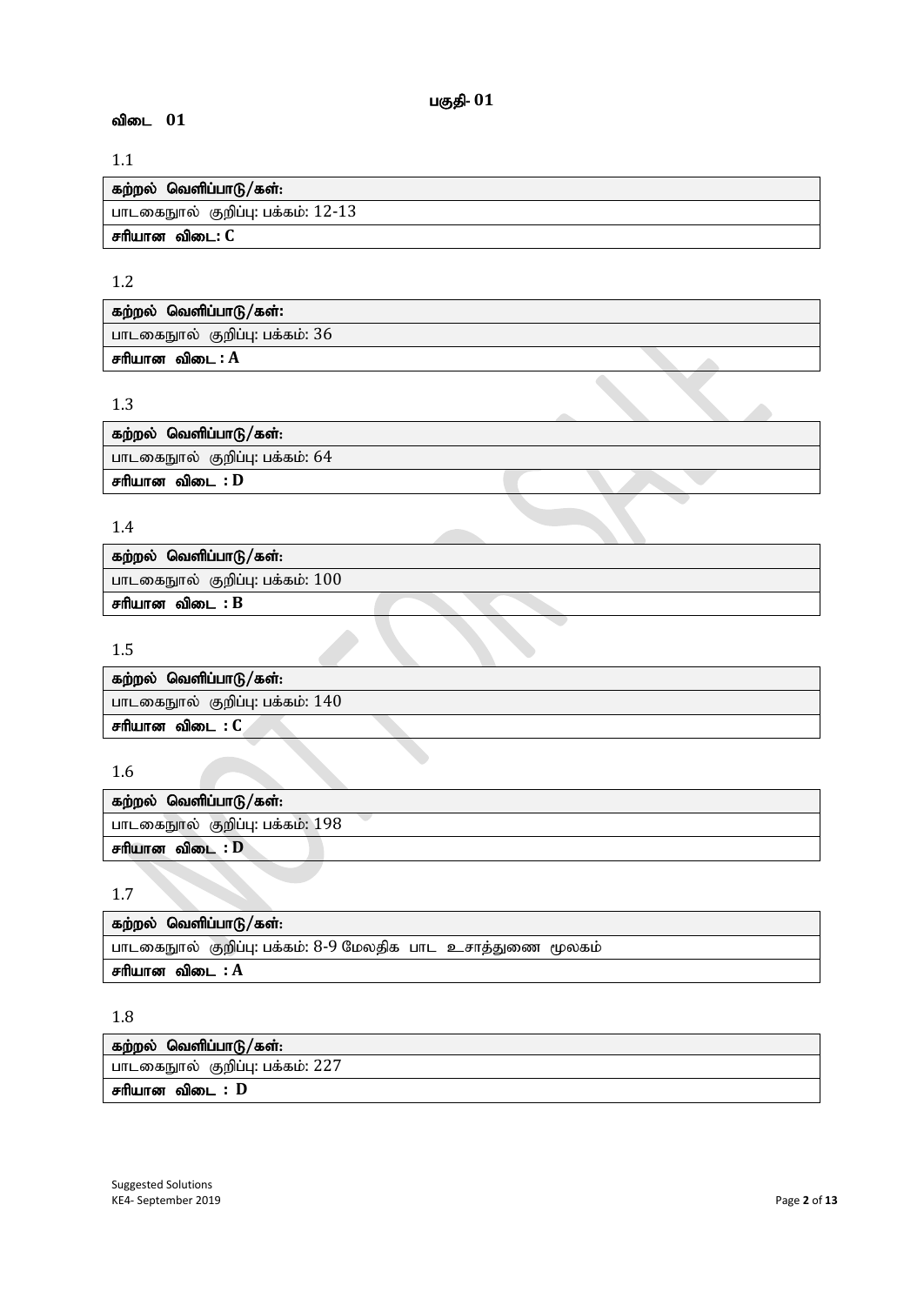1.9

| கற்றல் வெளிப்பாடு/கள்:          |
|---------------------------------|
| பாடகைநூல் குறிப்பு: பக்கம்: 297 |
| சரியான விடை : B                 |

1.10

| கற்றல் வெளிப்பாடு/கள்:            |
|-----------------------------------|
| பாடகைநூல் குறிப்பு: பக்கம்: $311$ |
| சரியான விடை : B                   |

 $($ மொத்தம் : 20 புள்ளிகள்)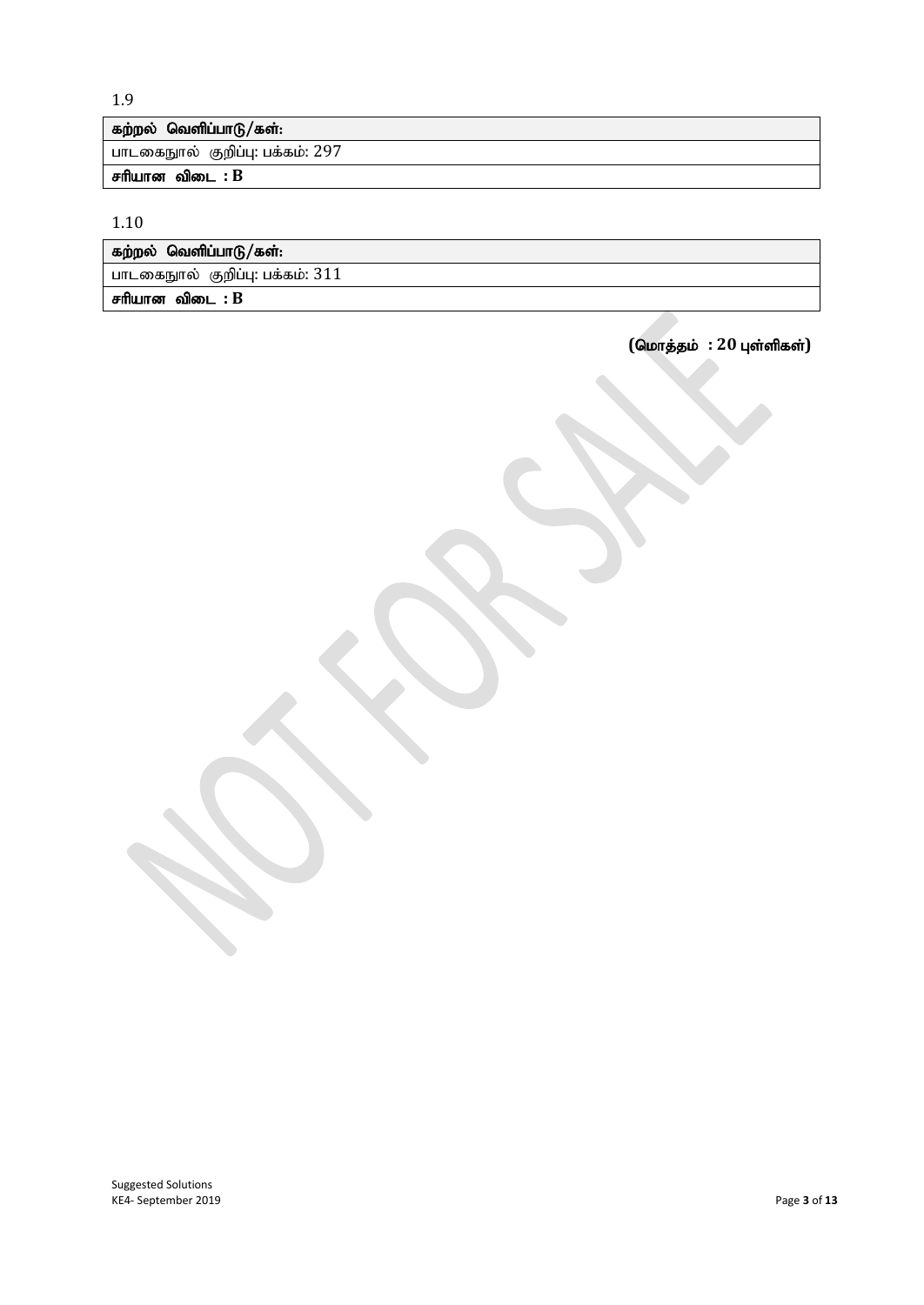#### விடை 02

## 2.1

# கற்றல் வெளிப்பாடு/கள் : பாடகைநூல் குறிப்பு: பக்கம்: 29

**வெளிவாரி தந்திரோபாய இடா்** - நிதிச்சூழலில் ஏற்படும் மாற்றங்கலான இடா், அதாவது முக்கியமான நாணயமாற்று வீதம் அல்லது வட்டி வீதத்திலான உயர்வு அல்லது தாழ்வினால் ஏற்படும் இடா் அல்லது பங்குச்சந்தை அல்லது பிணைமுறிச்சந்தை ஆகியவற்றின்  $\widetilde{\mathbf{B}}$ லைமைகளிலான மாற்றம்.

<mark>உள்ளகத் தொழிற்பாட்டு இடர்</mark> - நிதியறிக்கையிடல் செயன்முறையில் மற்றும் கணக்கீட்டு<br>முறைமையிலான வழுக்கள் மற்றும் தோல்விகளினால் வரும் இடர். உதாரணமாக முறைமையிலான நிதியறிக்கையிடல் கணக்கீட்டு புத்தக வைப்பு முறைமையிலான இடா்களின் காரணமாக

2.2

| கற்றல் வெளிப்பாடு/கள் :                                                     |       |
|-----------------------------------------------------------------------------|-------|
| பாடகைநூல் குறிப்பு: பக்கம்: 18-21 மேலதிக கற்றல்                             | ஆவணம் |
| கட்டுப்பாட்டுச் சூழல்<br>(a)<br>இடா் மதிப்பீடு<br>b)<br>கண்காணித்தல்<br>[C] |       |

#### 2.3

## கற்றல் வெளிப்பாடு/கள் : பாடகைநூல் குறிப்பு: பக்கம்: 41 1. இடாின் சாத்தியமான தாக்கம் குறைவு<br>2. மோசமான இடா் நிகழ்வின் சாத்தியப்பா 2. Nkhrkhd ,lh; epfo;tpd; rhj;jpag;ghL FiwT இதன் விளைவாக மீதியான இடர் நிறுவனத்தின் இடர் ஏற்பு எல்லைக்குள் காணப்படல்.

2.4

| கற்றல் வெளிப்பாடு/கள் :                                                                                                            |
|------------------------------------------------------------------------------------------------------------------------------------|
| பாடகைநூல் குறிப்பு: பக்கம்: 68                                                                                                     |
| முகாமையின் பொறுப்புக்கள்.                                                                                                          |
| கட்டுப்பாடுகளின் வடிவமைப்பினை அவர்கள் அங்கீகரிக்க வேண்டும்.<br>(a)                                                                 |
| (b)<br>கட்டுப்பாடுகள் முறையாக நடைமுறைப்படுத்தப்பட்டுள்ளதனை அவா்கள் உறுதி<br>செய்ய<br>வேண்டும்.                                     |
| (c)<br>கட்டுப்பாட்டு தகவல்கள் தொடா்புடைய நபா்களுக்கு தொடா்பாடப்படுவதனை அவா்கள்<br>உறுதிப்படுத்த வேண்டும்.                          |
| (d)<br>அவர்கள் கட்டுப்பாடுகளின் பயனுறுதியினை மீளாய்வு செய்து பணிப்பாளர்<br>சபைக்கு<br>கணக்காய்வுக் குழுவிற்கு அறிக்கையிட வேண்டும். |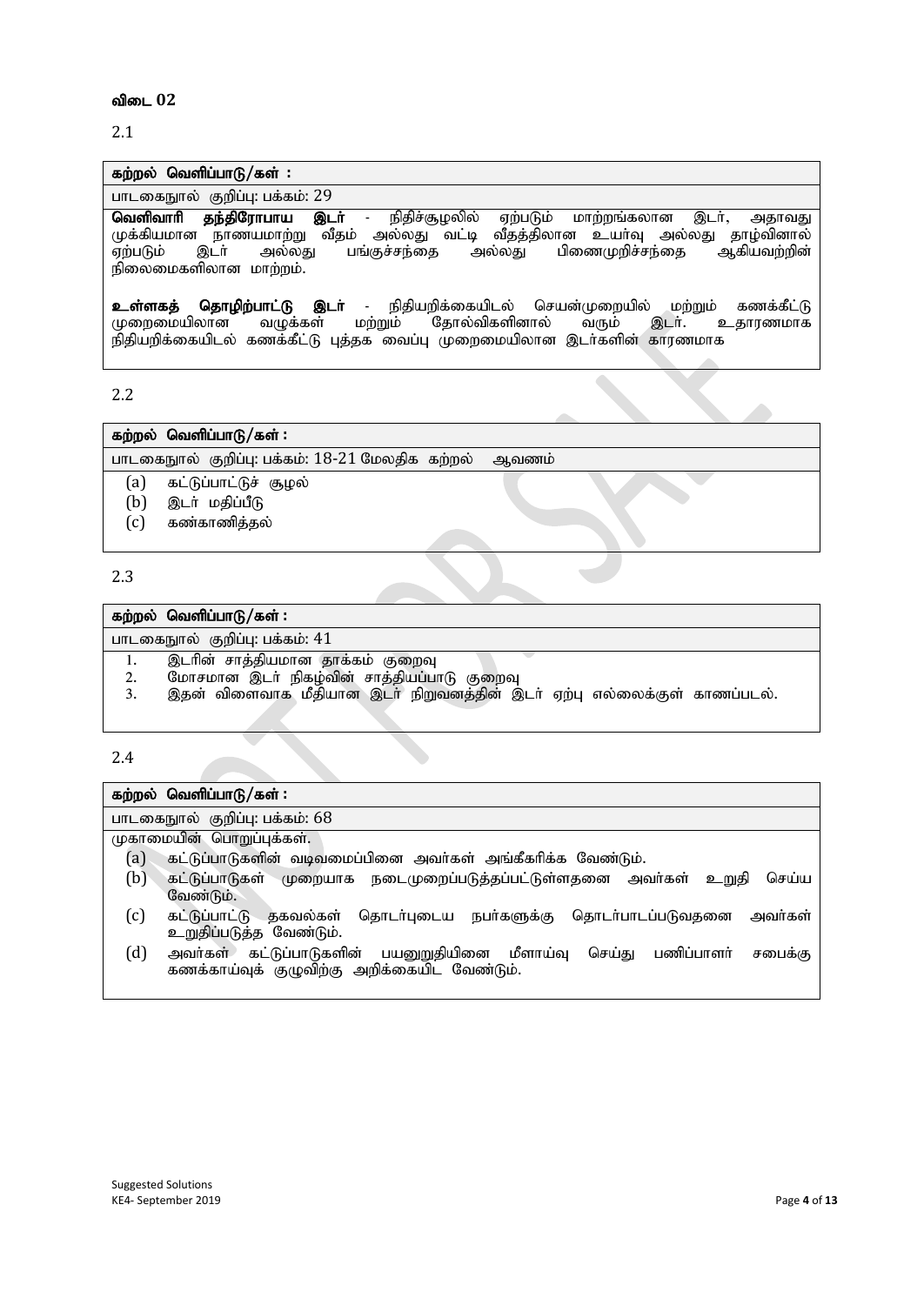2.5

## கற்றல் வெளிப்பாடு/கள் :

பாடகைநூல் குறிப்பு: பக்கம்: 85

- (a) நிறுவனம் இதற்கு முன்னர் கொள்வனவு செய்திராத ஒரு பொருள் தேவைப்படுகிறது.
- (b) தற்போதுள்ள வழங்குநரின் கிரயம் மிகவும் அதிகம் எனவே மாற்றீடான ்வழங்குநாகளிடமிருந்து உடன்படிக்கைக்கான விலை மனுக்கள் கோரப்பட்டுள்ளன.
- (c) தற்போதுள்ள வழங்குநா் குறித்த பண்டத்தை இனிமேல் வழங்கல் செய்வதில்லை அல்லது தேவையான விநியோக நேரத்தை அடைவதற்கு இயலாதவராக உள்ளார்.
- $(d)$  உடன்படிக்கை பெறுமதி உயர்வு என்பதால் வாங்குபவர் நல்ல விலையொன்றினை பெற்றுக்கொள்ள வேண்டியுள்ளது.

#### 2.6

## கற்றல் வெளிப்பாடு/கள் : பாடகைநூல் குறிப்பு: பக்கம்: 57

 $(a)$  கூட்டிணைவு

- $(b)$  (முகாமையின் கட்டுப்பாட்டு மீறல்
- $(c)$  மனித வழு

2.7

#### கற்றல் வெளிப்பாடு/கள் :

பாடகைநூல் குறிப்பு: பக்கம்: 57

#### அங்கீகாரமளித்தல் மற்றும் அனுமதியளித்தல் கட்டுப்பாடு

ரூபா 1,000,000 மேற்பட்ட சகல நிலையான சொத்துக் கொள்வனவுகளும் பணிப்பாளர் சபையினர் அங்கீகாரமளிக்கப்படல் வேண்டும்.

## கணிதரீதியான மற்றும் கணக்கீட்டு கட்டுப்பாடு

பொதுப்பேரேட்டில் பதியப்பட்டுள்ள சொத்துகளுடன் சொத்து பதிவேட்டினை கணக்கிணக்கம் செய்யும் இணக்கப்பாடு.

#### 2.8

#### கற்றல் வெளிப்பாடு/கள் :

பாடகைநூல் குறிப்பு: பக்கம்: 249

ஒழுக்கவுடைமை என்பது எது சரி எது பிழை என்பது தொடர்பான தனிப்பட்ட நம்பிக்கையாகும்.<br>தனிநபரொருவரின் ஒழுக்கவுடைமை அது அவர்களின் தனிநபர் பெறுமானங்களின் தனிநபரொருவரின் ஒழுக்கவுடைமை அது அவர்களின் தனிநபர் பெறுமானங்களின் அடிப்படையானதாகும். தனிநபா் பெறுமானங்கள் சாி பிழை பற்றிய தனிநபா் நம்பிக்கைகளாகும். அத்னடிப்படையில் ஒழுக்கவுடைமையின் அடிப்படை பெறுமானங்கள் ஆகும்.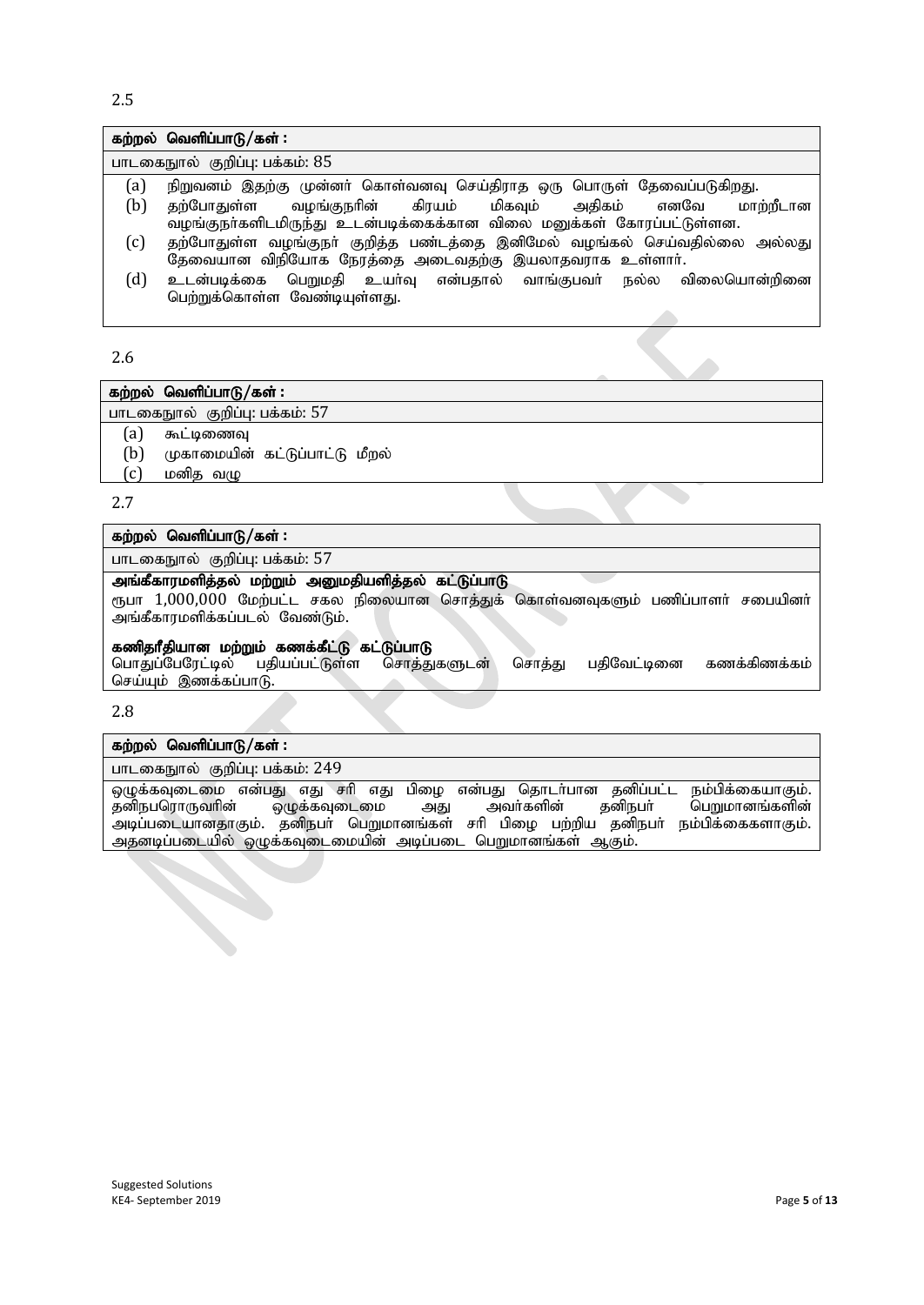2.9

#### கற்றல் வெளிப்பாடு/கள் :

பாடகைநூல் குறிப்பு: பக்கம்: 80 மேலதிக கற்றல் வெளியீடு

பொது அக்கறை என்பது தொழிற்திறன்சார் கணக்காளர்கள் பணியாற்றும் வாடிக்கையாளர்கள், கடன் வழங்குனாகள், அரசுகள், தொழில் தருவோா், தொழில் கொள்வோா், முதலீட்டாளா்கள், வியாபாரங்கள், நிதிச்சமூகம் மற்றும் தொழிற்திறன்சார் கணக்காளர்களின் வேலையில் தங்கி நிற்கும் ஏனையோர் உள்ளடங்கலான மக்கள் மற்றும் நிறுவனங்களிலான சமூகத்தின் ஒட்டுமொத்த . . .<br>நலனினை கருதிநிற்கிறது.

தொழிற்திறன்சாா் கணக்காளா்களுக்கு சமூகத்தில் முக்கியமான வகிபாகம் உண்டு. முதலீட்டாளர்கள், கடன் வழங்குநர்கள், தொழிற் தருவோர் மற்று வியாபார சமூகத்தின் ஏனைய ு,<br>துறைகள், அதுபோன்று அரசுகள் மற்றும் பெருவாரியாக பொதுமக்கள் திறமையான நிதிக்கணக்கீடு மற்றும் அறிக்கையிடல், பயனுறுதி வாய்ந்த நிதி முகாமைத்துவம், வரி மற்றும் பல்வேறு விதமான<br>வியாபார விடயங்களில் திறமையான ஆலோசனை என்பவற்றிற்காக தொழிற்திறன்சாா் வியாபார விடயங்களில் திறமையான ஆலோசனை என்பவற்றிற்காக தொழிற்திறன்சார் கணக்காளர்களில் தங்கியுள்ளனர். மேற்படி சேவைகளை வழங்குகின்ற போதான தொழிற்திறன்சார் கணக்காளா்கள் அணுகுமுறை மற்றும் நடத்தைகள் சமூகத்தின் மற்றும் நாட்டின் பொருளாதார நலனில் தாக்கம் செலுத்தக் கூடியது.

2.10

|     | கற்றல் வெளிப்பாடு/கள் :                                                                                                                                                                     |
|-----|---------------------------------------------------------------------------------------------------------------------------------------------------------------------------------------------|
|     | பாடகைநூல் குறிப்பு: பக்கம்: 304                                                                                                                                                             |
| (a) | கணக்காய்வு சான்றுகள் நிறுவனத்தின் வெளியிலான சுயாதீனமான மூலங்களில்<br>இருந்து<br>பெறும்போது மிகவும் நம்பகத்தன்மை வாய்ந்தது.                                                                  |
| (b) | கணக்காய்வாளளரால் நேரடியாக பெற்றுக்கொள்ளப்பட்ட கணக்காய்வுச் சான்றுகள் நேரில்<br>முறையில் அல்லது குறுக்கீடு மூலமாக பெற்றுக்கொள்ளப்படும் கணக்காய்வுச் சான்றுகளை<br>விட நம்பகத்தன்மை வாய்ந்தது. |
| (c) | கணக்காய்வுச் சான்றுகள் காகிதமாக இலத்திரனியல் வடிவத்தில் அல்லது வேறேதேனும்<br>ஊடகத்தில் ஆவணப்படுத்தப்படட வடிவில் காணப்படும் போது மிகவும் நம்பகத்தன்மை<br>வாய்ந்தவை.                          |
| (d) | அசலான ஆவணங்களினால் வழங்கப்படும் கணக்காய்வுச் சான்றுகள் பிரதியெடுக்கப்பட்ட<br>அல்லது தொலைநகல் ஆவணங்களினால் வழங்கப்படும் சான்றுகளை விட நம்பகத்தன்மை<br>வாய்ந்தவை                              |

 $($ மொத்தம் :30 புள்ளிகள்)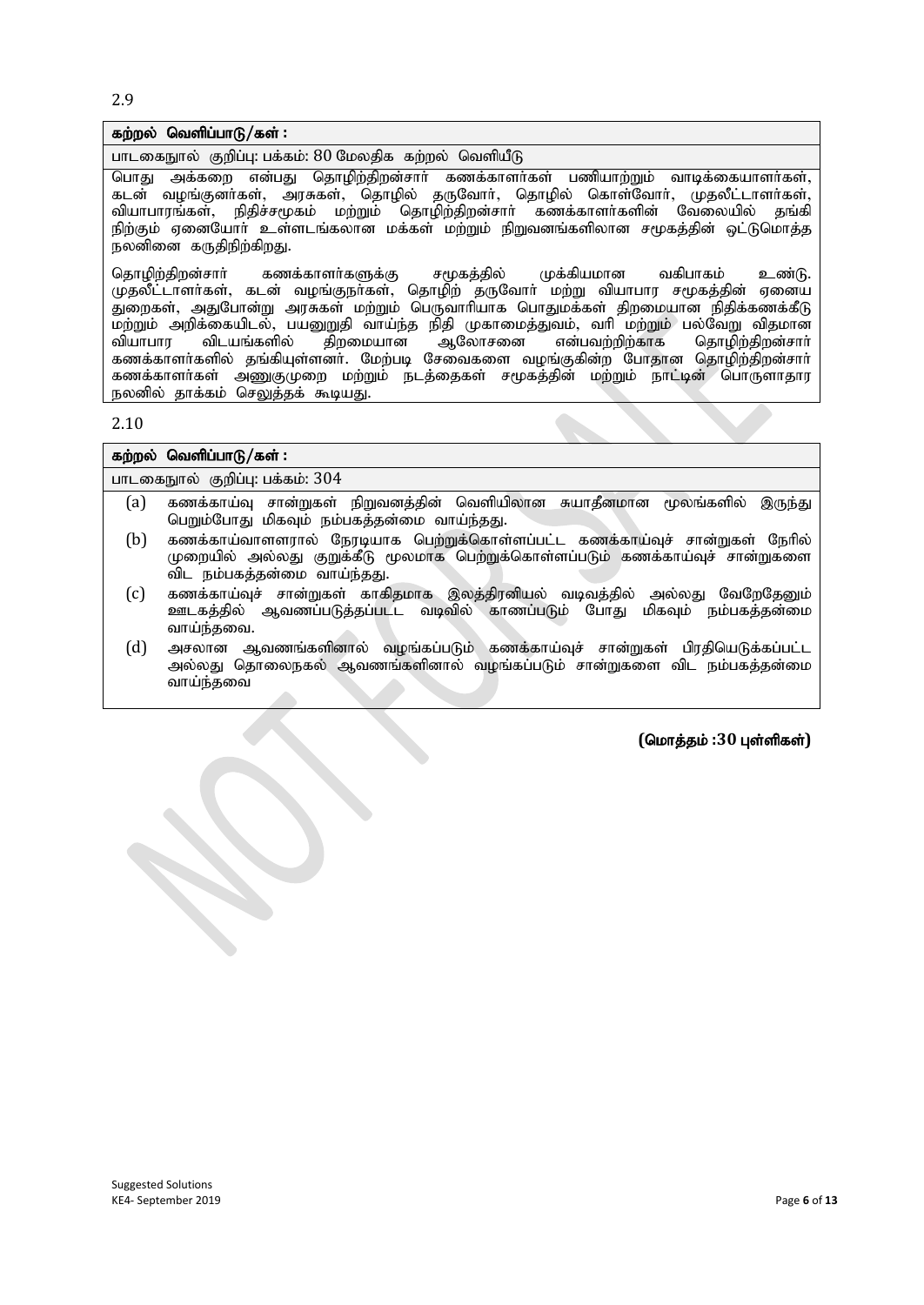## தொடர்புடைய கற்றல் வெளிப்பாடு/ கள்:

பாடகைநூல் குறிப்பு: பக்கம்: 129,142

#### $(a)$  வியாபார இடர் - சம்பளப்பதிவேடு

(i) பிழையான சம்பளப்பதிவேட்டுக் கணிப்பீடுகளிற்கான இடர்கள்.<br>சம்பளப்பதிவேட்டு கணக்கீட்டு செயன்முறையில் வழுக்களுக்கான

சம்பளப்பதிவேட்டு கணக்கீட்டு செயன்முறையில் வழுக்களுக்கான இடர்கள்<br>காணப்படுகின்றன. மொத்த கொடுப்பனவு அல்லது கழிப்பனவுகள் பிழையாக காணப்படுகின்றன. மொத்த கொடுப்பனவு அல்லது கழிப்பனவுகள் பிழையாக<br>கணிப்பீடு செய்யப்படலாம். மேற்படி சூழ்நிலையில் சம்பளப் பதிவேட்டு ்செய்யப்படலாம். உதவியாளரால் கைமுறைமையாக தயாரிக்கப்படும் சம்பளப் பதிவோனது அதிகாரி ஒருவரால் கணிப்பீடுகள் வழுக்களற்றவை என்பதனை உறுதி செய்வதற்காக சரி ு<br>பார்க்கப்படுகின்றது என்பதற்கான எந்தவொரு அறிகுறிகளும் இல்லை. விஷேடமாக சம்பளப் பதிவேடு கைமுறைமையாக செயற்படுத்தப்படும் பொழுது சம்பளப் பதிவேட்டு கணிப்பீடுகளில் வழுக்கள் விடுவதற்காக உயர் இடர் காணப்படுகிறது. உதாரணமாக மேலதிக வேலை நேர பதிவுகள் மற்றும் வருகை பதிவுகள் கைமுறைமையாக<br>பராமரிக்கப்படுகிறது. எனவே அக்கணிப்பீடுகளில் வழுக்கள் விடும் இடர்  $\delta$ எனவே அக்கணிப்பீடுகளில் காணப்படுகிறது.

#### $(ii)$  சம்பளப் பதிவேட்டு அதிகாரிக்கான பிழையான தகவல்கள் வழங்கப்படுவதற்கான இடர்கள்.

,<br>சம்பளப் பகிவேட்டினை தயாரிப்பதற்காக பல்வேறு மூலங்களில் இருந்து பெற்றுக் கொள்ளப்படும் ககவல்களில் உகவியாளர் கங்கியுள்ளார் (உகாரணம்: பகிய ஆட்சோ்ப்புகள், பல்வேறு திணைக்களங்களால் வழங்கப்படும் வருகைப் பதிவுகள், etc….) மேற்படி சூழ்நிலையில், அத்தகைய தகவல்கள் நிறுவனத்தின் அதிகாரி<br>யொருவரினால் அல்லது அதிகாரிகளால் மேற்படி தகவல்கள் சரி அதிகாரிகளால் மேற்படி தகவல்கள் சரி பார்க்கப்படுகின்றன என்பதற்கான எந்த அறிகுறியும் இல்லை. புதிய ஆட்சேர்ப்பு<br>மற்றும் விலகல் தொடர்பான பிமையான ககவல்களை அல்லது சரியான மற்றும் விலகல் தொடர்பான பிழையான தகவல்களை தகவல்களை உரிய நேரத்தில் மனிதவள திணைக்களம் சம்பளப் பதிவேட்டு அதிகாரியிற்கு வழங்காமல் இருக்கு இடர் காணப்படுகிறது. இதன் விளைவாக குறை அல்லது முகை கொடுப்பனவு மேற்கொள்ளப்படும் இடர் காணப்படுகிறது.

(b) முகாமை **மேலதிக காசினை** குறுங்கால அடிப்படையில் முதலீடு செய்ய முடியும்<br>வழமையாக பணத்தினை இழப்பதற்கான இடர் இல்லாத அல்லது மிகக் குறைந்த பணத்தினை இழப்பதற்கான இடர் இல்லாத அல்லது மிகக் குறைந்த முதலீடுகளில் **முதலீடு** செய்யலாம். உதாரணமாக பங்குச் சந்தையில் பங்குகளில் **காசினை** முதலீடு செய்வது கூடிய இடரினை கொண்டது, ஏனெனில் பங்கு விலைகள் வீழ்ச்சி அடையலாம். மறுபுறத்தில் மேலதிக காசு மீதியினை மிகவும் பாதுகாப்பான வழிகளில்<br>முதலீடு செய்யலாம். உதாரணமாக நிறுவனங்களிலிருந்தான **வைப்புக் கணக்குகள்** முதலீடு செய்யலாம். உதாரணமாக நிறுவனங்களிலிருந்தான **வைப்புக் கணக்குகள்**<br>அல்லது அரசாங்கத்தினால் வெளியிடப்படும் குறுகிய கால கடன் ஆவணங்கள். அரசாங்கத்தினால் வெளியிடப்படும் குறுகிய முகாமையிடம் முதலீடுகள் பற்றிய போதிய அறிவின்மையிால் கூடிய இடருடான பங்கு முதலீடு போன்ற முதலீடுகள் பொருத்தமானவை அல்ல. எனவே, கம்பனி குறைந்த<br>சிக்கலுடைய முதலீடுகளான நிலையான வைப்புகள் அல்லது திறைசேரி முறிகள் சிக்கலுடைய முதலீடுகளான நிலையான வைப்புகள் அல்லது திறைசேரி ஆகியவற்றின் கருத்திற்கொள்ளலாம்

 $(Gurāsab : 10 inim<sub>5</sub> s$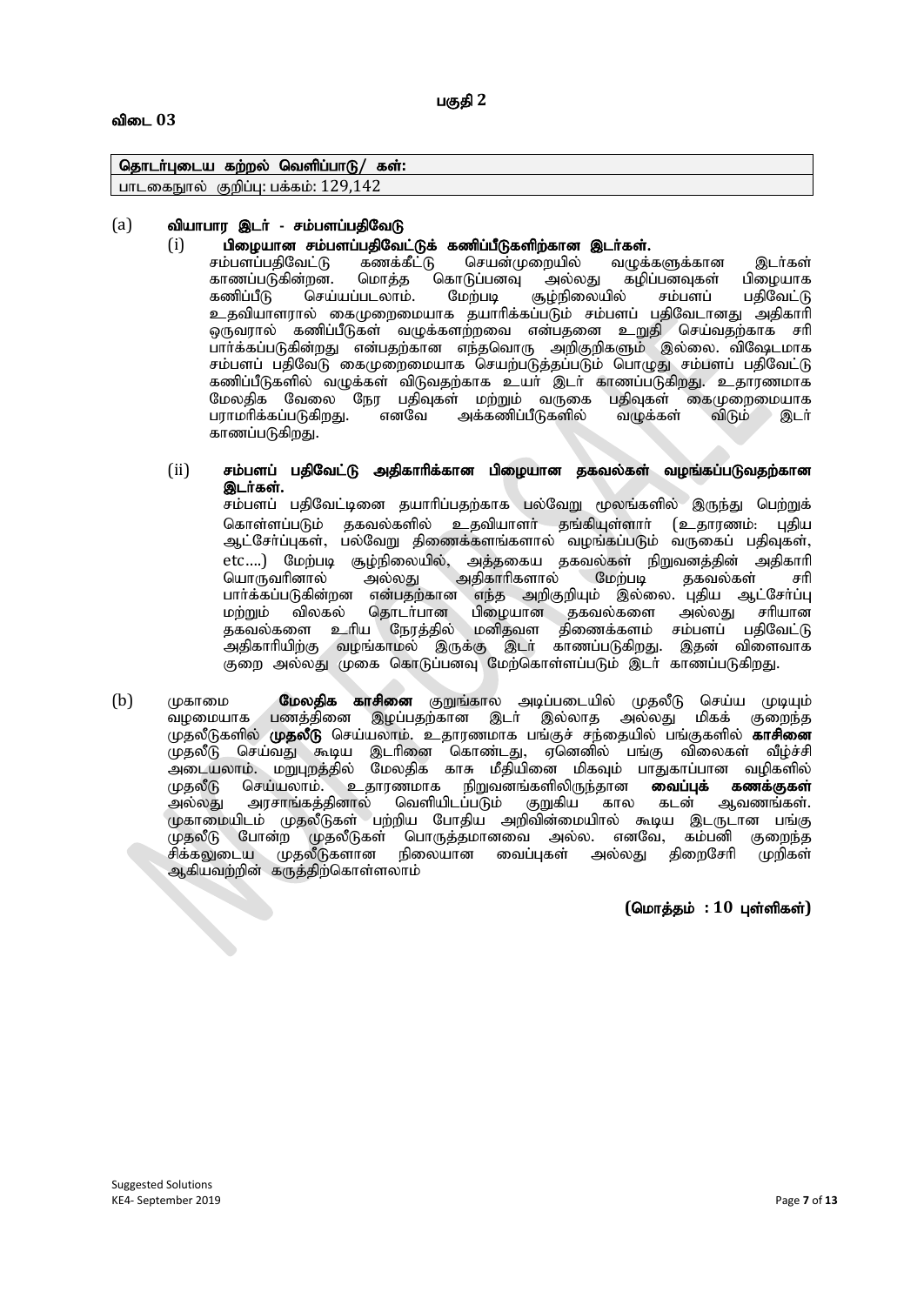#### விடை 04

| தொடா்புடைய கற்றல் வெளிப்பாடு/ கள்:      |  |
|-----------------------------------------|--|
| பாடகைநூல் குறிப்பு: பக்கம்: 237-239,262 |  |

| P. |         |
|----|---------|
| ۰. |         |
|    | ٠<br>۰. |

| குறைபாடு – கொள்வனவு கட்டளைகள் தொடர்<br>வரிசை இலக்கமிடப்பட்டவை அல்ல                                                                                                                           | தாக்கம்<br>கொள்வனவு<br>கட்டளை<br>$\blacksquare$<br>அறைகுறையாக காணப்படலாம் மேலும் பூர்த்தி<br>செய்யப்படாத கட்டளைகளின் நிலைமையினை<br>அவதானிக்கும் / கண்காணிக்கும்<br>முறைமை<br>இல்லாது காணப்படல். |
|----------------------------------------------------------------------------------------------------------------------------------------------------------------------------------------------|-------------------------------------------------------------------------------------------------------------------------------------------------------------------------------------------------|
| 500,000<br>மேற்பட்ட கட்ட<br>குறைபாடு<br>₫ҦШП<br>தவிா்த்து ஏனைய கொள்வனவுக்<br>ளைகளை<br>கட்டளைகள் அவை வெளியே அனுப்பப்பட முன்<br>நபரினால்<br>அங்கீகாரமளிக்கப்படட<br>அங்கீக<br>ரிக்கப்படுவதில்லை | தாக்கம் - ரூபா 500,000 வரைக்கும் அங்கீகார<br>மளிக்கப்படாத பண்டங்களிற்கான கட்டளைகள்<br>பிறப்பிக்கப்படலாம்.                                                                                       |
| வழங்குநா்<br>வழங்குதலின்<br>குறைபாடு<br>வேகத்தின் அடிப்படையில் தெரிவு செய்யப்படுவர்                                                                                                          | தாக்கம்- குறை தரத்திலான பொருட்கள்<br>கட்டை<br>ளையிடப்படலாம்<br>குறித்த<br>அல்லது<br>வழங்குநா்களிடமிருந்தான பொருட்களிற்கு<br>கூடிய<br>விலைகள் செலுத்தப்படலாம்.                                   |

(b) அக்கறையிலான முரண்பாடுகள் - கணக்காளர் ஒருவருக்கு அவர் இரு வேறுபட்ட விசுவாசங்களை அல்லது அா்பணிப்புக்களை கொண்டுள்ள போது அவை எப்போதாவது ஒன்றுடன் ஒன்று முரண்படும் போது அக்கறையிலான முரண்பாடு ஏற்படுகிறது. பொதுவான அக்கறையிலான முரண்பாடு சுய — அக்கறையுடன் தொடர்பானது. இது ஒரு தனிநபரின் தனிப்பட்ட அக்கறை கம்பனியின் அக்கறையிலிருந்து வேறுபடும் போது நிகழ்கிறது.

பரிசுகளை ஏற்றுக் கொள்ளல் - பரிசுகள் கணக்காளரின் சுயாதீனத் தன்மை, நடுநிலைமை மற்றும் இரகசியம் பேணல் ஆகியவற்றிற்கான சுயக்கறை மற்றும் தாக்கம் செலுத்தல் அச்சுறுத்தல்களை உருவாக்க முடியுமான ஊக்குவிப்பிக்களாகும். பரிசுகளை வழங்கும் நபர்கள் கணக்காளரின் வேலையின் வெளியீட்டில் அக்கறை உடையவராக இருப்பர். .<br>பரிசுகள் மற்றும் விருந்தோம்பல்கள் கணக்காளரின் முடிவுகளின் நடுநிலைமையில் தாக்கம் செய்யும் முயற்சியாக அல்லது அவா்களை ஏதேனும் செய்ய வைப்பதற்காக அல்லது செய்யாமல் இருப்பதற்காக அமையலாம்.

 $($  மொத்தம் : 10 புள்ளிகள்)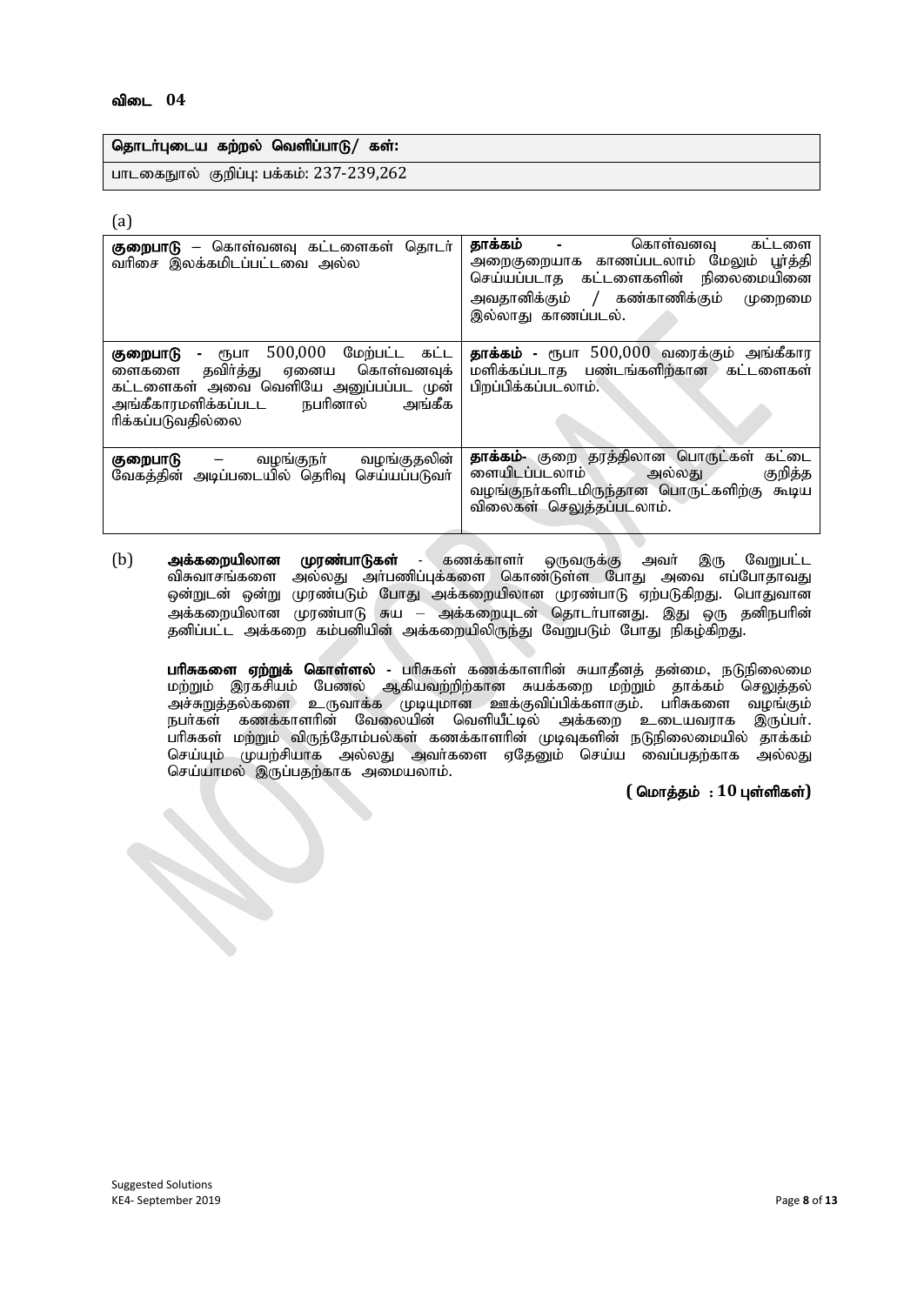## கற்றல் வெளிப்பாடு/ கள்:

பாடகைநூல் குறிப்பு: பக்கம்:  $207,209$ 

(a)

- 1. பொருட்களை பெற்றுக்கொள்ளக் கூடாத அங்கீகாரம் பெறப்படாத நபருக்கு பொருட்களை விநியோகிக்கும் இடா் மற்றும் அது திருட்டுக்கு வழிவகுத்தல்.
- 2. மனித தவறுகளினால் கைமுறைமையாக பராமரிக்கப்படும் இருப்புப் பதிவுகளில் வழுக்கள் ஏற்படும் இடர் கைமுறை முறைமைகள் செயற்திறன் அற்றவை மட்டு மல்லாது பாரிய தொகைகளுடன் கையாளும் போது கிரய பயனுறுதியற்றவை.<br>முறையற்ற களஞ்சியப்படுத்தலால் இருப்பகள் வானிநிலையின் மூலகத்திற்கு
- 3. முறையற்ற களஞ்சியப்படுத்தலால் இருப்புகள் .<br>வெளிப்படும் பௌதீக இடா்.<br>நாடு யூாகவும் உள்ள
- 4. நாடு பூராகவும் உள்ள விற்பனை நிலையங்களிற்கு மத்திய களஞ்சிய சாலையிலிருந்து விநியோகம் செய்வதற்காக மேலதிக செலவுகள்.
- 5. முக்கியமான இருப்பின் இருப்பின்மை இடா் அல்லது மேலிதிக இருப்பு இடா்.

(b)

#### முத்தரப்பு உறவு

சகல உறுதிப்பாட்டு நியமனங்களும் அவை நியாயமான அல்லது வரையறுக்கப்பட்ட உறுதிப்பாட்டு நியமனமாக இருந்தாலும் மூன்று தரப்புக்களை உள்ளடக்கலாம்.

#### உத்தேச பயனாளர்கள் - வங்கி

இது தொழிற்திறனாளி தயாரிக்கும் உறுதிப்பாட்டு அறிக்கையினை பயன்படுத்தும் நபர். நபர்கள் அல்லது குறிப்பிட்ட நபர் வர்கங்களை குறிக்கும்.

#### பொறுப்புடைய தரப்பு – முகாமை

விடயப் பொருட்களிற்கு அல்லது உறுதிப்பாட்டு நியமனத்தின் விடயப்பொருிற்கு (ஒரு நோ் அறிக்கையிடல் தகவல்களிற்கு நியமனத்தில்) பொறுப்பான நபர் (அல்லது நபர்கள்). இது பொதுவாக உறுதிப்பாட்டில் ஈடுபடுத்தும் கமபனியாகும்.

உறுதிப்பாட்டு நியமனத்தை நடாத்துவதற்கான தொழிற்திறனாளர் - கணக்காய்வாளர்.<br>விடயப்பொருளை மீளாய்வு செய்து உறுதிப்பாடு வழங்கும் தொழிற்திறன்சார் விடயப்பொருளை மீளாய்வு சேவையளிக்கும் தனிநபரை குறிக்கிறது.

 $($  மொத்தம் : 10 புள்ளிகள்)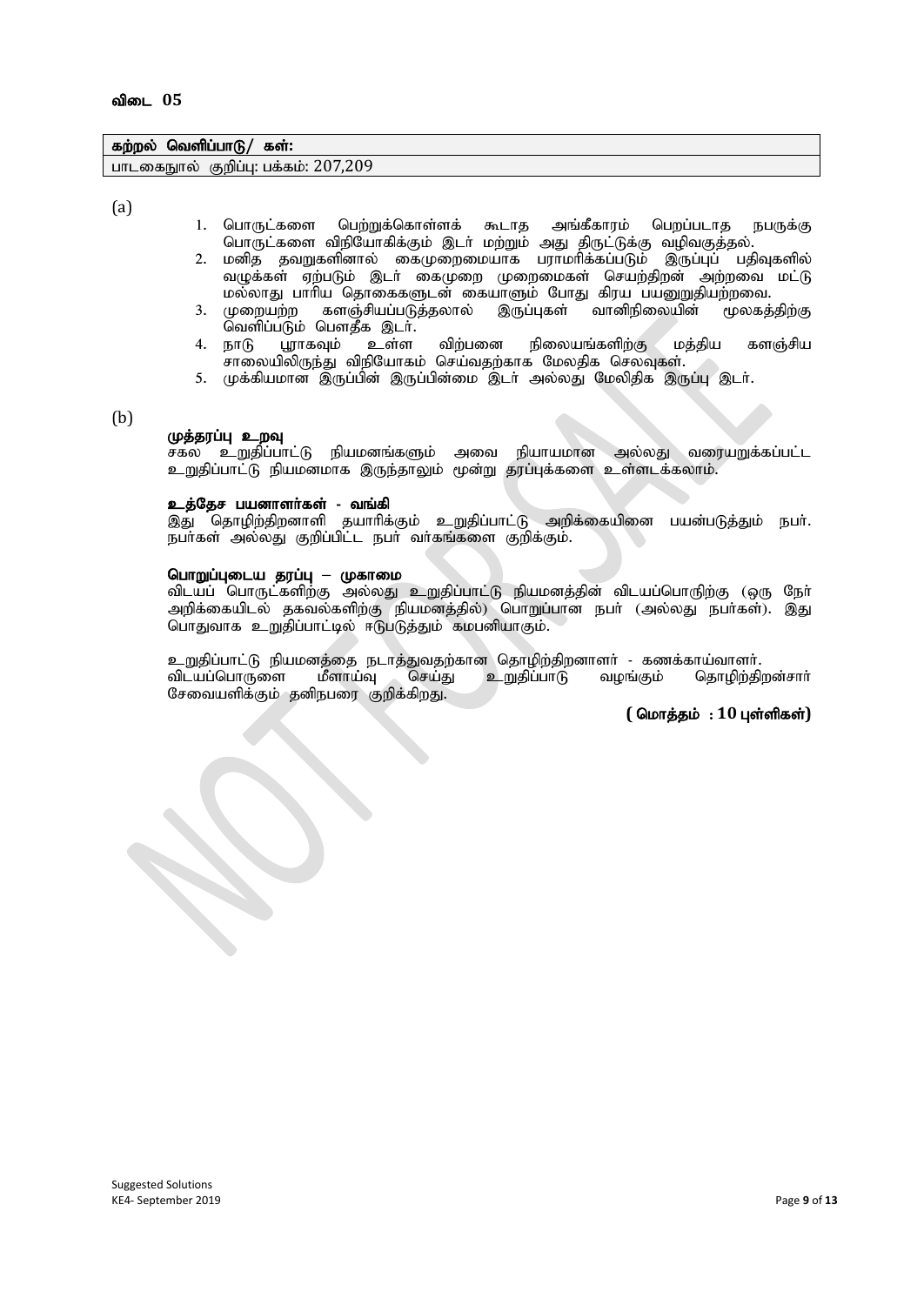#### தொடர்புடைய கற்றல் வெளிய்பாடு/ கள்:

பாடகைநூல் குறிப்பு: பக்கம்: 303,304,305,307

(a)

#### கணக்காய்வுச் சான்றுகளின் பொருத்தமான தன்மை

- தொடர்புடைமை இது கணக்காய்வு செயன்முறையின் நோக்கக்கிற்கு கருக்கிலுள்ள நிதிக் கூற்று உறுதிச் சொல்லிற்கும் இடையிலான தாக்க ரீதியான<br>தொடரினை கருத்தில் கொண்டது. கணக்காய்வுச் சான்று தொடரினை கருத்தில் கொண்டது. கணக்காய்வுச் சான்று<br>கணக்காய்வு நோக்கத்தினை அடைய உதவும் போது அது நோக்கத்தினை தொடர்புடையதாகும்.
- நம்பகத் தன்மை சான்றின் நம்பகத் தன்மை அதன் மூலகம் மற்றும் இயல்பினால்<br>காக்கம் செலுக்கப்படுவகுடன் அகுட அவை பெற்றுக்கொள்ளப்படும் கனிப்பட்ட பெற்றுக்கொள்ளப்படும் நிலைமைகளில் தங்கியுள்ளது.
- (b)

#### $(i)$  கணக்காய்வுச் சான்றுகளின் அளவு

கணக்காய்வுச் சான்றுகளின் அளவு கணக்காய்வு செயய்யப்படும் பகுதியிலான இடா் அளவின் அடிப்படையில் தாக்கமடையக் கூடியது. இந்த இடரானது பெறப்பட்ட கணக்காய்வுச் சான்றுகளின் தரத்தினாலும் பாதிப்புக்கு உள்ளாகின்றது. சான்றுகள் உயர் தரமுடையதாய்<br>காணப்பட்டால் கணக்காய்வாளருக்கு சான்றுகள் குறைதரமாக காணப்படும் போது .<br>கணக்காய்வாளருக்கு தேவைப்படும் சான்றின் அளவினை விட குறைவான சான்றுகள் போதியனவாகும். எனவே பயிலுநா் கணக்காளரின் நோக்கு முற்றிலும் சரியானது அல்ல.

#### $(II)$  கணிசமான பரிசோதனைகள்

| கணிசமான பரிசோதனைகள்                                                                                                                                                                                               | கட்டுப்பாட்டு பரிசோதனைகள்                                                                                                                                                                                                                                                |
|-------------------------------------------------------------------------------------------------------------------------------------------------------------------------------------------------------------------|--------------------------------------------------------------------------------------------------------------------------------------------------------------------------------------------------------------------------------------------------------------------------|
| கடந்த வருடத்திற்கான ஒப்பிடடு செலவு<br>கலன<br>முரண் பகுப்பாய்வு வொன்றினை<br>களிற்கான<br>செய்வதுடன்<br>வழமைக்கு மாறான<br>முரண்கள்<br>செய்யப்படும்.<br>(பகுப்பாய்வு<br>விசாரணை<br>்வழி ।<br>முறைகள்)                 | கொடுப்பனவு சீட்டைகள் பிரதி கணக்காளரால்<br>தொடர்புடைய ஆவணங்களுடன்<br>சரிபார்க்<br>கப்படும். (பரிசீலனை செய்தல்) கலன மேற்படி<br>கட்டுப்பாட்டு தொழிற் பாட்டு பயனுறுதியுடையதா<br>என்பதை பரிசீலி ப்பார்.                                                                       |
| பின்வருவனவற்றிற்கான கிடைக்கப்பெறும்<br>கலன<br>சான்றாவனங்களை சரிபார்ப்பார்.<br>நீதிச் செலவுகள்<br>அபராதங்கள்<br>மற்றும்<br>தண்டப்பணச்<br>$\bullet$<br>செலவுகள்<br>ஆராய்ச்சி செலவுகள்<br>٠<br>(விபரமான பரிசோதனைகள்) | கொடுப்பனவுச் சிட்டைகள்<br>முறைமையினால்<br>தொடரிலக்கங்களுடன் உருவாக்கப்படுகின்றது.<br>தொடரிலக்க வரிசையினை<br>முறைமையானது<br>பராமரிக்கும் முகமாக உள்ளமைக்கப்பட்டுள்ளதா<br>என்பதனை பரிசீலிப்பதற்காக கலன<br>தகவல்<br>தொழில்நுட்ப நிபுணர்களின்<br>உதவியை<br>பெற்றுக்கொள்வார். |

 $($ மொத்தம் :10 புள்ளிகள்)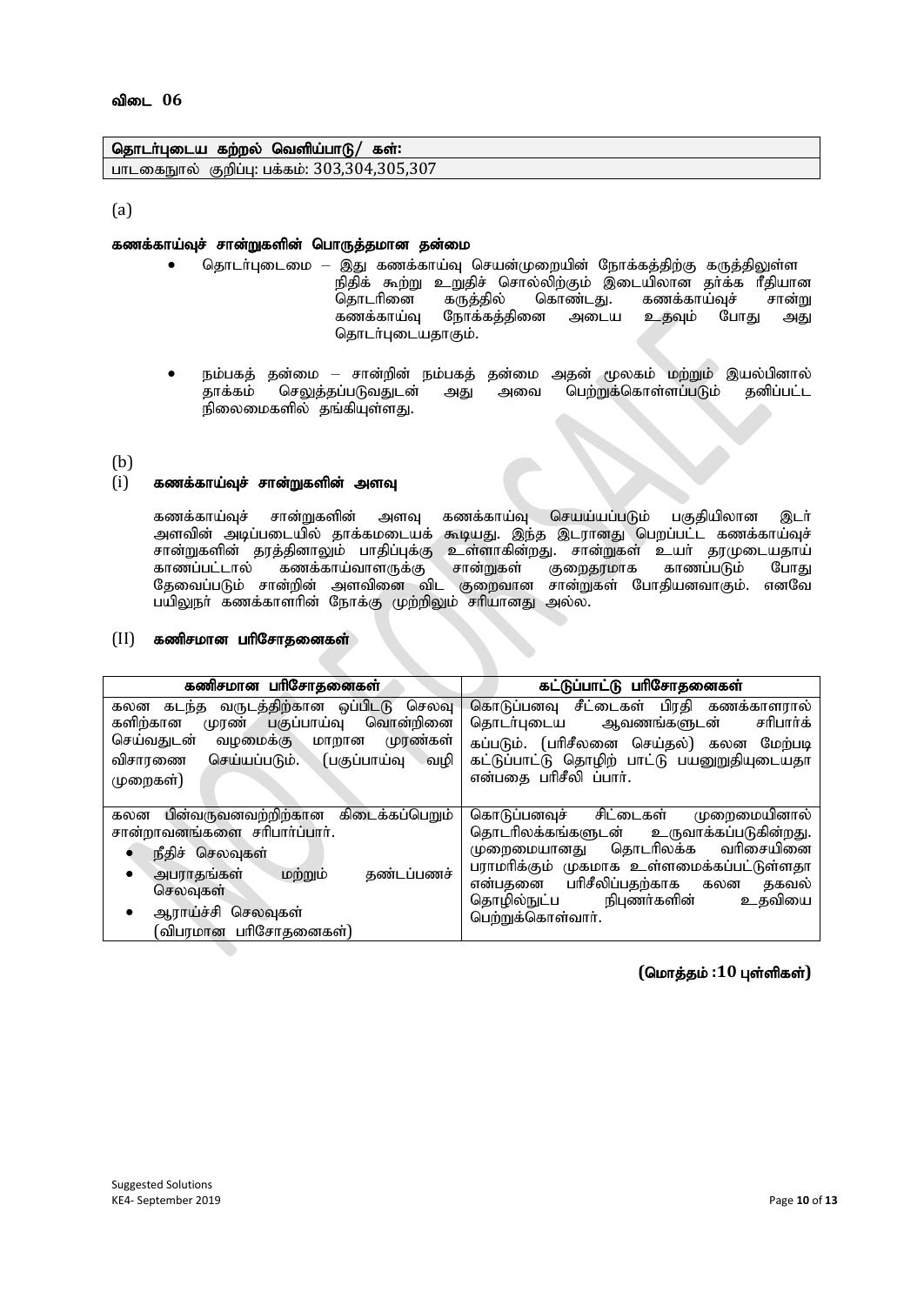# தொடர்புடைய கற்றல் வெளிப்பாடு/ கள்:

ghlifEhy; Fwpg;G: gf;fk;: 148 Nkyjpf fw;wy; ntspaPL

| (a)<br>பலவீனங்கள்                                  | (b)<br>இடர்கள்                                    |
|----------------------------------------------------|---------------------------------------------------|
| காசு காசுப் பெட்டியினுள் ஒரு வார காலத்திற்கு       | காசாளரினால்<br>காசினை<br>வாரத்தினுள்<br>ஒரு       |
| வைத்திருக்கப்படல்.                                 | உருளச் செய்கின்ற (rolling) மற்றும் அங்கீகா        |
| தினசரி காசுச் சேகரிப்பு<br>தினசரி<br>வங்கியில்     | ரமளிக்கப்படாத நபரினால் களவாடப்படும், களவு         |
| இடப்படுவதில்லை.                                    | தவறுதலாக கையாளல் தொடர்பான இடர்.                   |
| தனிப்பட்ட விற்பனைகளுக்குப் பதிலாக<br>காசுப்        | விற்பனைகளை<br>காசாளர்<br>இணைத்து<br>₹ҦШП          |
| பெறுவனவுகள் காசுப் பதிவேட்டிற்கு மொத்தமாக          | 2,000<br>மேற்பட்டதாக்கி அதனை<br>கழிவிற்கு         |
| பதிவிடப்படல்.                                      | செய்யும் இடர்.<br>உட்படுத்த<br>மொத்த<br>களவு      |
|                                                    | தனித்தினயாக<br>விற்பனைக்கான<br>ு கழிவுகள்         |
|                                                    | விற்பனைகள் பதிவு செய்யப்பட்டால் கழிவிற்கு         |
|                                                    | உரித்துடையவையற்றவையாக<br>இருக்கலாம்.              |
|                                                    | கழிவுப் பெறுமதிகள் காசாளரால்<br>அத்தகைய           |
|                                                    | களவாடப்படலாம்.                                    |
| விற்பனை<br>பெறுவனவுகள்<br>மற்றும்<br>காசு,         | காசினை<br>காசாளாரினால்<br>உருளச்<br>செய்து        |
| செயன்முறைகள்<br>வங்கியிடல்<br>காசாளரால்            | களவாடல்<br>திருடும்<br>தவறுதலாக கையாளல்           |
| கையாளப்படுகிறது.                                   | இடர்.`                                            |
| சிட்டைகள்<br>காசுப்<br>கைமுறையான                   | விற்பனையின்<br>வழுக்களுக்கான இடர்<br>மற்றும்      |
| பெறுவனவுகளை பதிவு செய்யும் போதும்<br>காசுப்        | 2,000<br>மேற்பட்ட<br>விற்ப<br>பூரணத்துவம்<br>ரூபா |
| இணக்கம் செய்யும்<br>பதிவேட்டுடன்<br>போதும்         | னைக்கான கைமுறை விற்பனை சிட்டைகளுடன்               |
| கருத்திற் கொள்ளப்படுவதில்லை.                       | விளைவாக<br>சரி பார்க்கப்படுவதில்லை.<br>இதன்       |
|                                                    | சேகரிக்கப்பட்ட<br>விற்பனைகளுக்கும்<br>பதிவு       |
|                                                    | விற்பனைக்கும்<br>செய்யப்பட்ட<br>இடையில்           |
|                                                    | வேறுபாடு காணப்படும்.                              |
| மாத்திரமே<br>சிட்டைகள்<br>வைப்பச்<br>பள்ளி<br>காசு | களவாடப்படும் இடர்<br>மற்றும்<br>சம்பளத்திற்கான    |
| முறைமையின்<br>விற்பனை<br>சிட்டைகளுடன்              | பதிளிட்டு இடர்.                                   |
| ஒப்பிடப்படுகின்றன.                                 |                                                   |
| கழிவுகள் அங்கீகரிக்கப்படுவதில்லை. காசாளர்          | காசாளா் தனது சொந்த நலனிற்காக கழிவுகள்             |
| அவரின் விருப்ப அடிப்படையில் கழிவு வழங்கல்          | மாற்றியமைக்கலாம்.                                 |

| இடர்கள்<br>(c)                                                                                                                                                                                                                       | (d) <b>கட்டுப்பாடு</b>                                                                                                                                                                                                                                                                              |
|--------------------------------------------------------------------------------------------------------------------------------------------------------------------------------------------------------------------------------------|-----------------------------------------------------------------------------------------------------------------------------------------------------------------------------------------------------------------------------------------------------------------------------------------------------|
| கடன் தரக்குறையுடைய வாடிக்கையாளர்களுக்கு<br>பொருள் வழங்கல், ஏனெனில் சகல<br>பெரு<br>நிறுவன வாடிக்கையாளர்களும் கடன் திறனை<br>மதிப்பிடாமல் 1 மாத<br>காலம்<br>கடன்<br>கால<br>வழங்கப்படல்<br>வாடிக்கையாளர் கொடுப்பனவு<br>செய்யாமை<br>இடர். | வாடிக்கையாளர்கள் மதிப்பீடு செய்யப்படுவதுடன்<br>ஒவ்வொரு வாடிக்கையாளருக்கும் தனிப் பயனா<br>க்கப்பட்ட மற்றும் முன்னரே அங்கீகரிக் கப்பட்ட<br>மற்றும்<br>தவணைக்<br>கடன்<br>அளவு<br>காலம்<br>பொருத்தமாக அறிமுகப்படுத்தப்படல் வேண்டும்.<br>வாடிக்கையாளரின் செலுத்துதல் இயலுமையை<br>மீள் மதிப்பீடு செய்தல். |
| ் பதிவுக் பராமரிக்கப்படுவதில்லை<br>இருப்புப்<br>இருப்பின்மையை<br>செய்வதற்காக<br>ஈடு<br>மேலும்<br>குறைதரமுள்ள காகிதாதி இருப்புக் கொள்வனவு<br>செய்யும் இடர்.                                                                           | தரநிா்ணய<br>நியமங்களை<br>ஆகக் குறைந்த<br>அங்கீகார<br>செய்தல்<br>மற்றும்<br>அறிமுகம்<br>மளிக்கப்பட்ட<br>வழங்குநா்<br>பட்டியலை<br>கொண்டிருத்தல.                                                                                                                                                       |
| விநியோகங்கள் பட்டியல்<br>மற்றும்<br>நாளாந்த<br>கட்டளைகளுடன் சரிபார்க்கப்படுவதில்லை.<br>எனவே<br>குறை அல்லது<br>மேலகிக<br>விநியோகங்கள் இடம்பெறலாம்.                                                                                    | விநியோகிக்கப்படும் பொருட்கள்<br>ஒன்றோடு<br>ஒன்று சுயாதீனமாக விநியோகம் செய்ய முன்னா்<br>சரி பார்க்கப்படல் வேண்டும்.                                                                                                                                                                                  |
| நபரினால்<br>மொத்த விற்பனை<br>முறை<br>ஒரு<br>கையாளப்படுகின்றது,<br>விற்பனை<br>அதாவது<br>உதவியாளர் எனவே<br>மோசடி<br>இடருக்கான<br>வாய்ப்புகள்.                                                                                          | கட்டளைகள் பெற்றுக்கொள்ளல், பட்டியலிடல்<br>மற்றும் பொருள் விநியோகம் ஆகியவற்றிக்கு<br>இடையேயான வேலைப்பகிர்வு.                                                                                                                                                                                         |
| செய்யப்படாமையினால்<br>மதிப்பீடு<br>கட்டளைகள்<br>செய்யப்பட முடியாத கட்டளைகள்<br>பூர்த்தி<br>கொள்ளப்படலாம்.<br>ஏற்றுக்                                                                                                                 | விற்பனை கட்டளைகள், தொகை, விநியோகத்<br>மற்றும் கிடைப்பனவு என்பவற்றிற்காக<br>திகதி,<br>செய்யப்படல் வேண்டும்.<br>மதிப்பீடு                                                                                                                                                                             |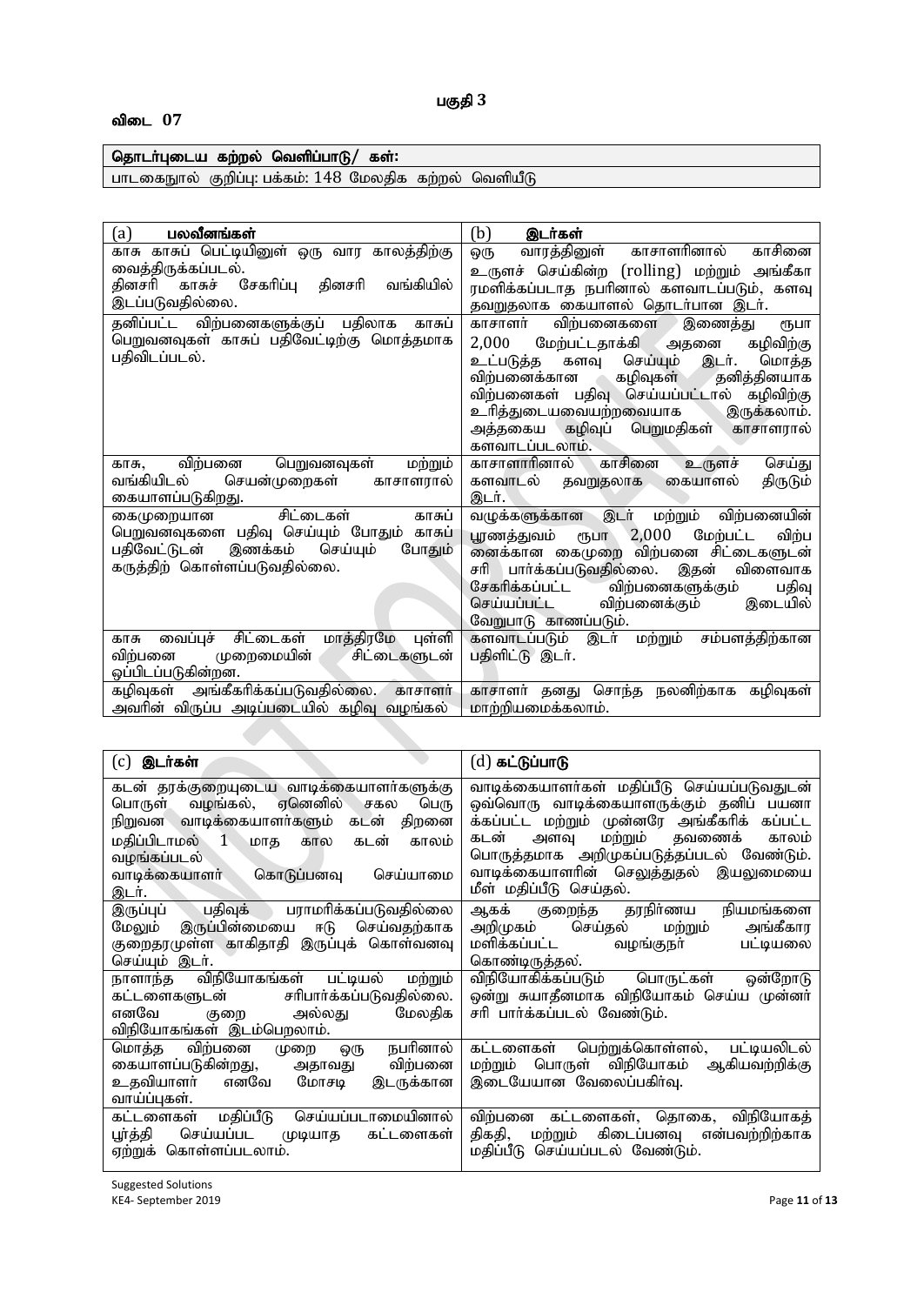| பதிவேடுகள் பராமரிக்கப்படாததினால்<br>இருப்புப்                                                       | இருப்பு<br>பகிவகள்<br>LOMMILO<br>மட்டங்களை                                     |
|-----------------------------------------------------------------------------------------------------|--------------------------------------------------------------------------------|
| இருப்பின்மை<br>காரணமாக                                                                              | விநியோகங்கள்   முறையாகப் பராமரித்தல்.                                          |
| தாமதம் ஆகலாம.                                                                                       |                                                                                |
| மதிப்பீடு இல்லாமல் பட்டியல் இடப்படுவதனால், பட்டியல்கள்<br>குறை பட்டியலிடல், மிகை பட்டியலிடல் அல்லது | சரி பார்க்கப்பட்டு<br>ஒரு நபரினால்<br>அங்கீகரிக்கப்படல்<br>நபரினால்<br>இன்னொரு |
| இரு முறைப் பட்டியலிடல் இடம்பெறலாம்.                                                                 | வேண்டும்.                                                                      |

(e)

- $(1)$  கழிவுகள்: முந்திச் செய்யும் கொடுப்பனவுகளுக்காக வழங்கப்படும் கழிவுகள் கொடுப்பனவுகளை முன்னரே செய்து முடிக்க மக்களை ஊக்குவிக்கும்.
- $(2)$ (2) விரைவாக பின் தொடரல்: ஒரு வாடிக்கையாளர் கொடுப்பனவினை தாமதிக்கும் போது, அதனை உடனடியாக பின் தொடரல்.

 $($ மொத்தம் : 20 புள்ளிகள்)